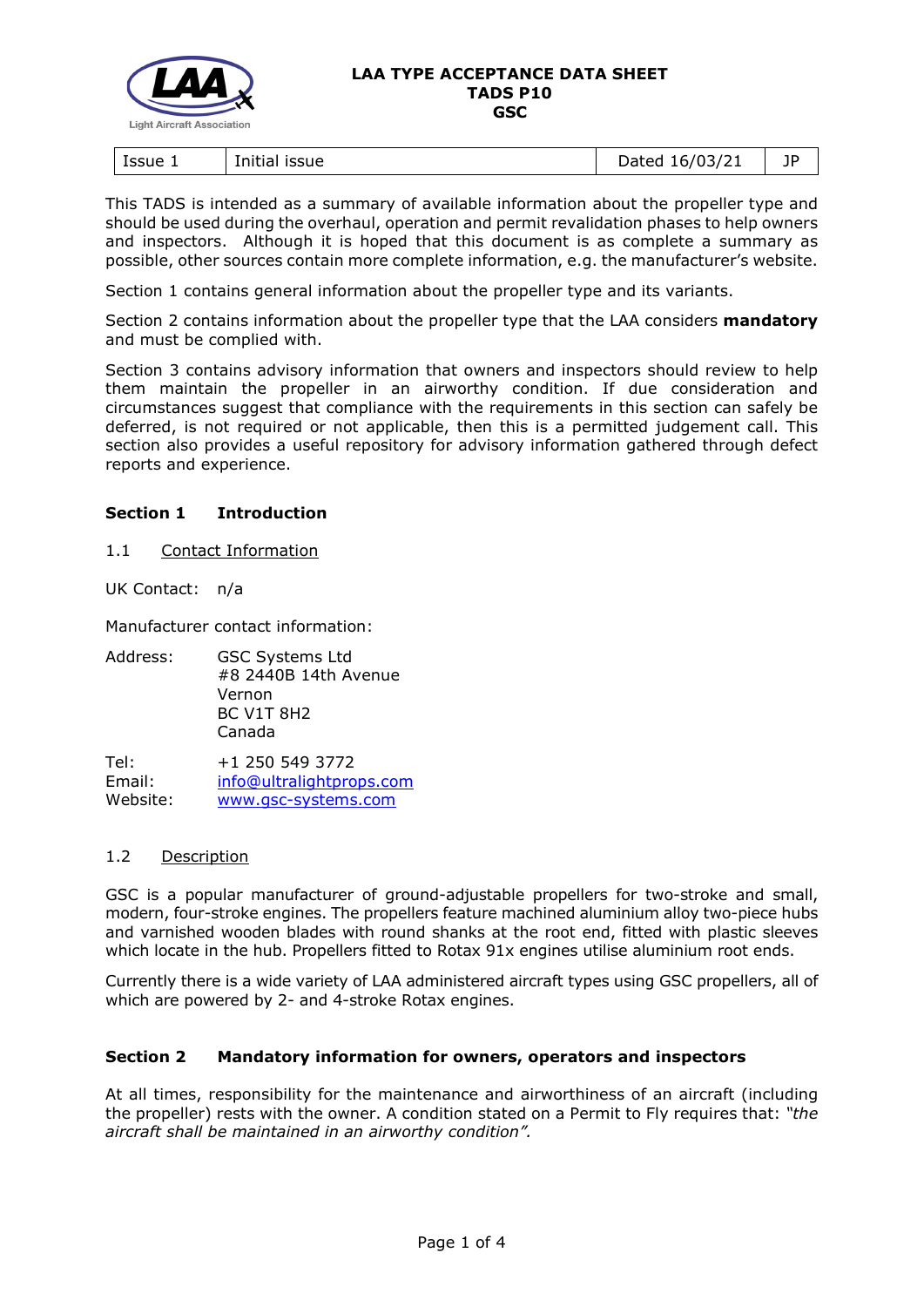

# 2.1 Lifed Items

No type-specific information.

# 2.2 Operator's Manuals

Where possible, the manuals describing setup, operation and maintenance procedures for the propeller should be obtained from the manufacturer or importer and retained with the aircraft's records.

Further information may be found on the **GSC Systems - Technical** section of their website.

### 2.3 Maintenance Schedule

Propellers fitted to LAA administered aircraft that are maintained either in accordance with the manufacturer's maintenance schedule, the CAA Light Aircraft Maintenance Schedule (LAMS) [CAP 411](http://www.caa.co.uk/CAP411) or the LAA Generic Maintenance Schedule, further details of which can be found in LAA Technical Leaflet [TL 2.19: The LAA Generic Maintenance Schedule.](http://www.lightaircraftassociation.co.uk/engineering/TechnicalLeaflets/Operating%20An%20Aircraft/TL%202.19%20The%20LAA%20Generic%20Maintenance%20Schedule.pdf) Note: The CAA and LAA produced maintenance schedules were originally written around the maintenance requirements of aircraft fitted with traditional aircraft engines and propellers.

Some aircraft may have mandated maintenance requirements and/or schedules which are stated on the aircraft's Operating Limitations document and these must be followed.

More information on maintenance schedules can be found in the [Aircraft Maintenance](http://www.lightaircraftassociation.co.uk/engineering/Maintenance/Aircraft_Maintenance.html) section of the LAA website.

Refer also to:

| Reference ID                                               | Dated     | Description                                                           |
|------------------------------------------------------------|-----------|-----------------------------------------------------------------------|
| <b>GSC SB 17 May 99</b>                                    | 17 May 99 | GSC 2 and 3 blade ground adjustable propeller<br>maintenance          |
| <b>GSC Assembly Instructions</b><br>(Rotax)                | n/k       | For Rotax 91x engine installations using<br>aluminium blade root ends |
| <b>GSC Tech Series Assembly n/k</b><br><b>Instructions</b> |           | Tech Series propeller assembly instructions                           |
| <b>GSC Pitch Adjusting Chart</b>                           | n/k       | Recommended RPM/propeller combinations                                |

### 2.4 Airworthiness Directives

Non-certified type, so no type-specific applicable Airworthiness Directives.

### 2.5 Mandatory Permit Directives

No type-specific MPDs at this time.

Check CAA [CAP 661](http://www.caa.co.uk/cap661) which lists MPDs issued before 31 January 2012 and is no longer being updated.

The CAA now provides links to MPDs issued after 31 January 2012 on the [CAA MPD Listing](http://publicapps.caa.co.uk/modalapplication.aspx?appid=11&mode=list&type=sercat&id=55) page of their website.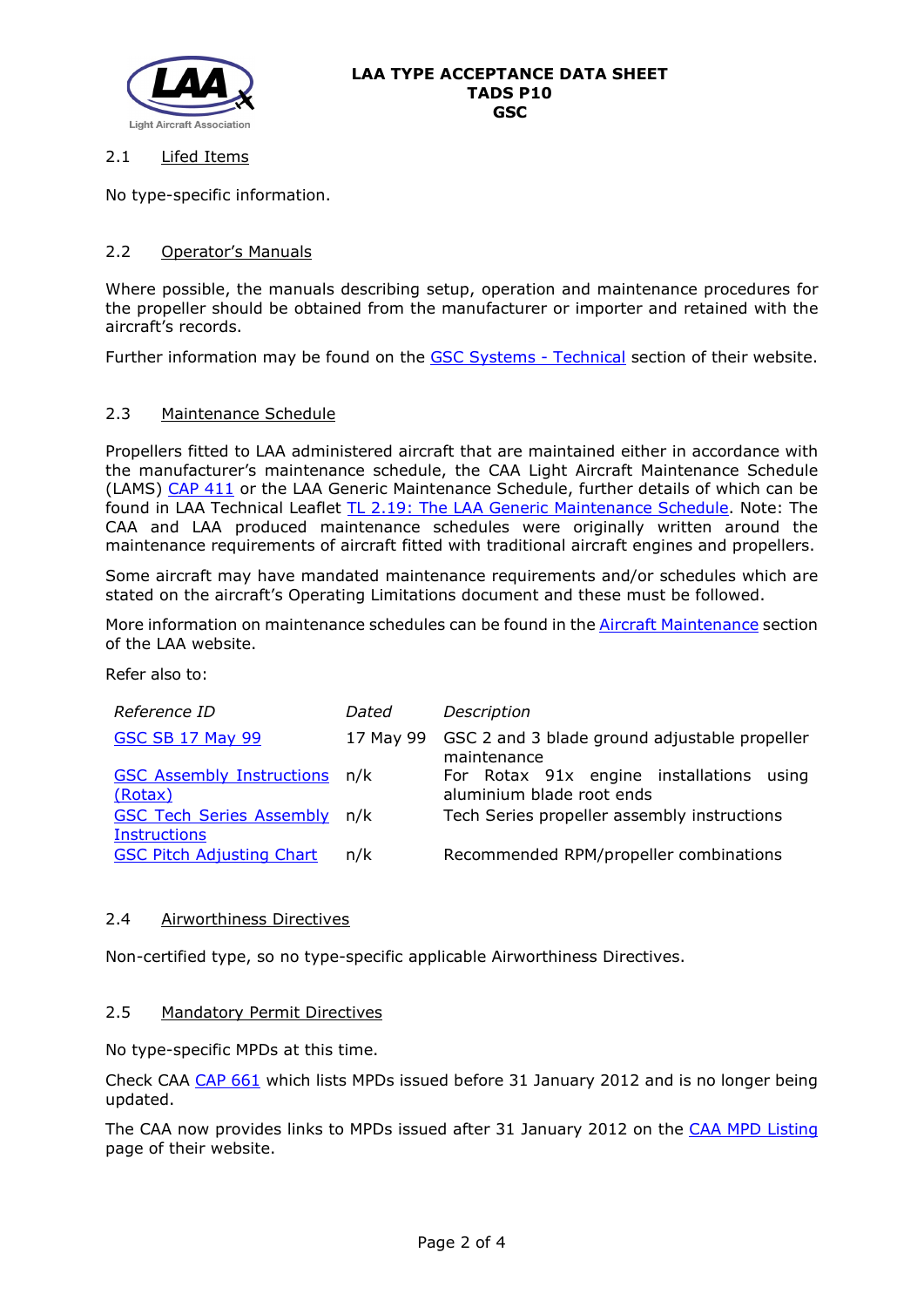

#### **LAA TYPE ACCEPTANCE DATA SHEET TADS P10 GSC**

The LAA website should be checked for MPDs that are non-type specific in LAA Technical Leaflet [TL 2.22: Non-Type Specific MPDs.](http://www.lightaircraftassociation.co.uk/engineering/TechnicalLeaflets/Operating%20An%20Aircraft/TL%202.22%20non-type%20specific%20MPDs.pdf)

### 2.6 CAA Mandatory Requirements for Airworthiness CAP747 and Civil Aircraft Airworthiness Information and Procedures (CAAIP) CAP562

No type specific requirements or information at this time.

CAA publications [CAP747](http://www.caa.co.uk/CAP747) and [CAP562](http://www.caa.co.uk/CAP562) contain information that may be relevant to LAA administered aircraft and should be checked for applicability.

### 2.7 LAA Required Modifications (including LAA issued AILs, SBs, etc)

No type-specific required modifications at this time.

### 2.8 Operating Limitations to be Placarded or Shown by Instrument Markings

The Operating Limitations document for the aircraft will specify aircraft and powerplant limitations for that particular aircraft. Where a propeller is being fitted in accordance with a Propeller Type List  $(PTL/1)$ , any limitations proscribed by the relevant  $PTL/1$  document must be adhered to.

Notes:

- Refer to the propeller manufacturer's latest documentation for the definitive parameter values and recommended placards.
- Data stated on the aircraft's Operating Limitations document must be displayed by means of cockpit placards or instrument markings.

### **Section 3 Advice to owners, operators and inspectors**

### 3.1 General

Where possible, the manuals describing setup, operation and maintenance procedures for the propeller should be obtained from the manufacturer or importer and retained with the aircraft's records.

# 3.2 Standard Options

There are no Standard Options for any propellers fitted to LAA administered aircraft at this time.

### 3.3 Manufacturer's Information (including Service Bulletins, Service Letters, etc)

In the absence of any over-riding LAA classification, inspections and modifications published in the manufacturer's continuing airworthiness data should be satisfied according to the recommendations therein. It is the owner's responsibility to be aware of and supply such information to their inspector.